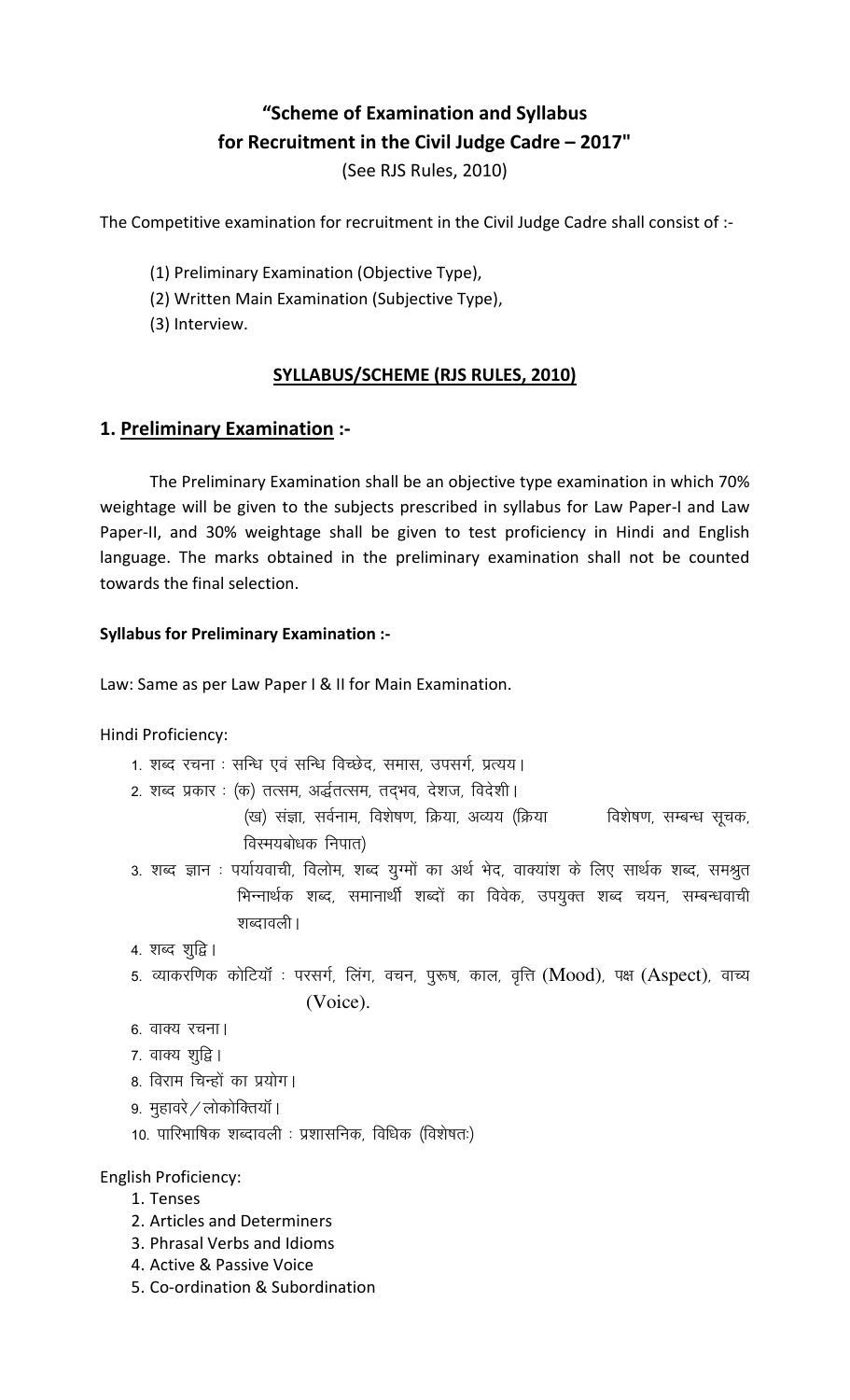- 6. Direct and Indirect Speech
- 7. Modals expressing various concepts-
- (Obligation, Request, Permission, Prohibition, Intention, Condition, Probability, Possibility, Purpose, Reason, Companions, Contrast.)
- 8. Antonyms and Synonyms.

 The number of candidates to be admitted in the main examination will be 15 times the total number of vacancies (category wise) but in the said range all those candidates who secure the same percentage of marks on the last cut-off will be admitted to the Main Examination.

The maximum marks for preliminary examination shall be 100. The duration of preliminary examination shall be two hours and number of questions to be asked in preliminary examination for Civil Judge Cadre shall be 100. There shall be no negative marking for wrong answer in the preliminary examination.

To qualify for main written examination of Civil Judge Cadre, candidates of SC/ST category shall have to secure minimum 40% marks and candidates of all other categories shall have to secure 45% minimum marks in the preliminary examination.

The model answer key to the question paper shall be published on the official website (http://www.hcraj.nic.in) of Rajasthan High court on the very next date of holding preliminary examination. The candidates having any objection regarding answers given in Model answer key may sent objections within ten days of publication of answer key. Such objections may be considered by the committee of three persons including the subject experts, constituted by Recruiting Authority, and after modifying the answer key, if needed, the final answer key shall be published on the official website of the court and result of the preliminary examination shall also be simultaneously declared.

\*\*\*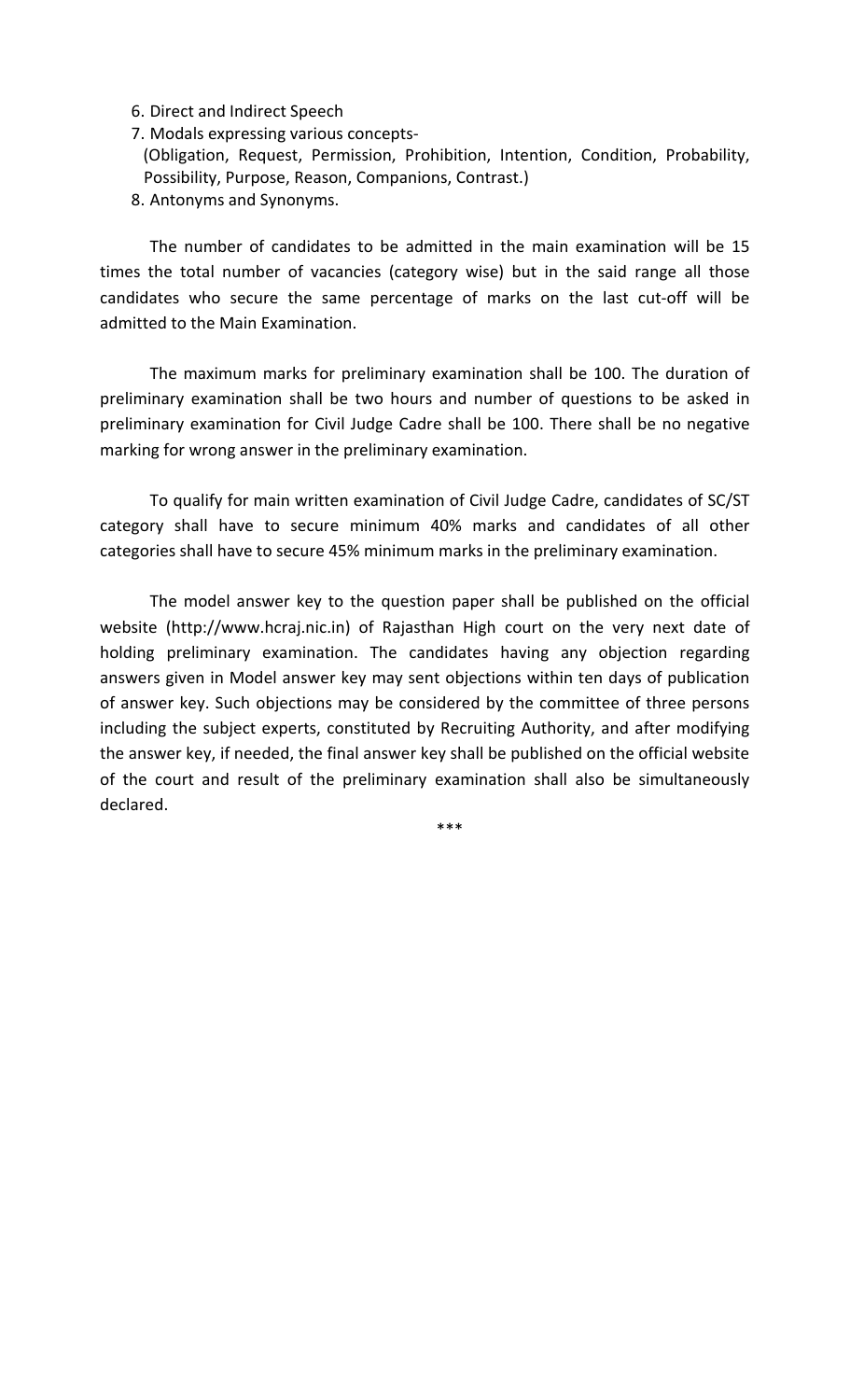# 2. Main Examination :-

The Main Examination shall consist of following subjects :-

| <b>Subject</b>    |                            |     | <b>Marks</b> |
|-------------------|----------------------------|-----|--------------|
| (I) Law Paper-I   |                            | 100 |              |
| (II) Law Paper-II |                            | 100 |              |
| (III) Language    | (a) Paper-I Hindi Essay    |     | 50           |
|                   | (b) Paper-II English Essay |     | 50           |

Law Paper (I)-

# Duration : Three Hours Maximum Marks : 100

The Arbitration and Conciliation Act, 1996, Code of Civil Procedure,1908, The Constitution of India, The Indian Evidence Act, 1872, Hindu Adoption and Maintenance Act, 1956, Hindu Marriage Act, 1955, Hindu Minority and Guardianship Act, 1956, Hindu Succession Act, 1956, Indian Partnership Act, 1932, Indian Contract Act, 1872, Indian Easements Act, 1882, The Legal Services Authorities Act, 1987, The Limitation Act, 1963, The Motor Vehicles Act, 1988 (Chapter X, XI & XII and The Second Schedule), Negotiable Instruments Act, 1881 (Chapter II, III, IV, VI, IX, XII and XIII), The Protection of Women from Domestic Violence Act, 2005, The Registration Act, 1908, The Sale of Goods Act, 1930, The Specific Relief Act, 1963, The Transfer of Property Act, 1882, Interpretation of Statues, Law of Torts, Legal Maxims, Muslim Law, Rajasthan Relief of Agricultural Indebtedness Act, 1957, The Rajasthan Court Fees & Suits Valuation Act, 1961, The Rajasthan Land Revenue Act, 1956, The Rajasthan Municipalities Act, 2009 (Chapter I, IV, VII, X, XI, XII and XIII), The Rajasthan Panchayati Raj Act, 1994, The Rajasthan Rent Control Act, 2001, The Rajasthan Stamp Act, 1998, The Rajasthan Tenancy Act, 1955, General Rules (Civil), 1986 and Judgment Writing.

Paper is designed to test the practical knowledge of the candidates in civil law and procedure e.g. drafting, pleadings, framing issues and writing out judgments etc., in civil cases.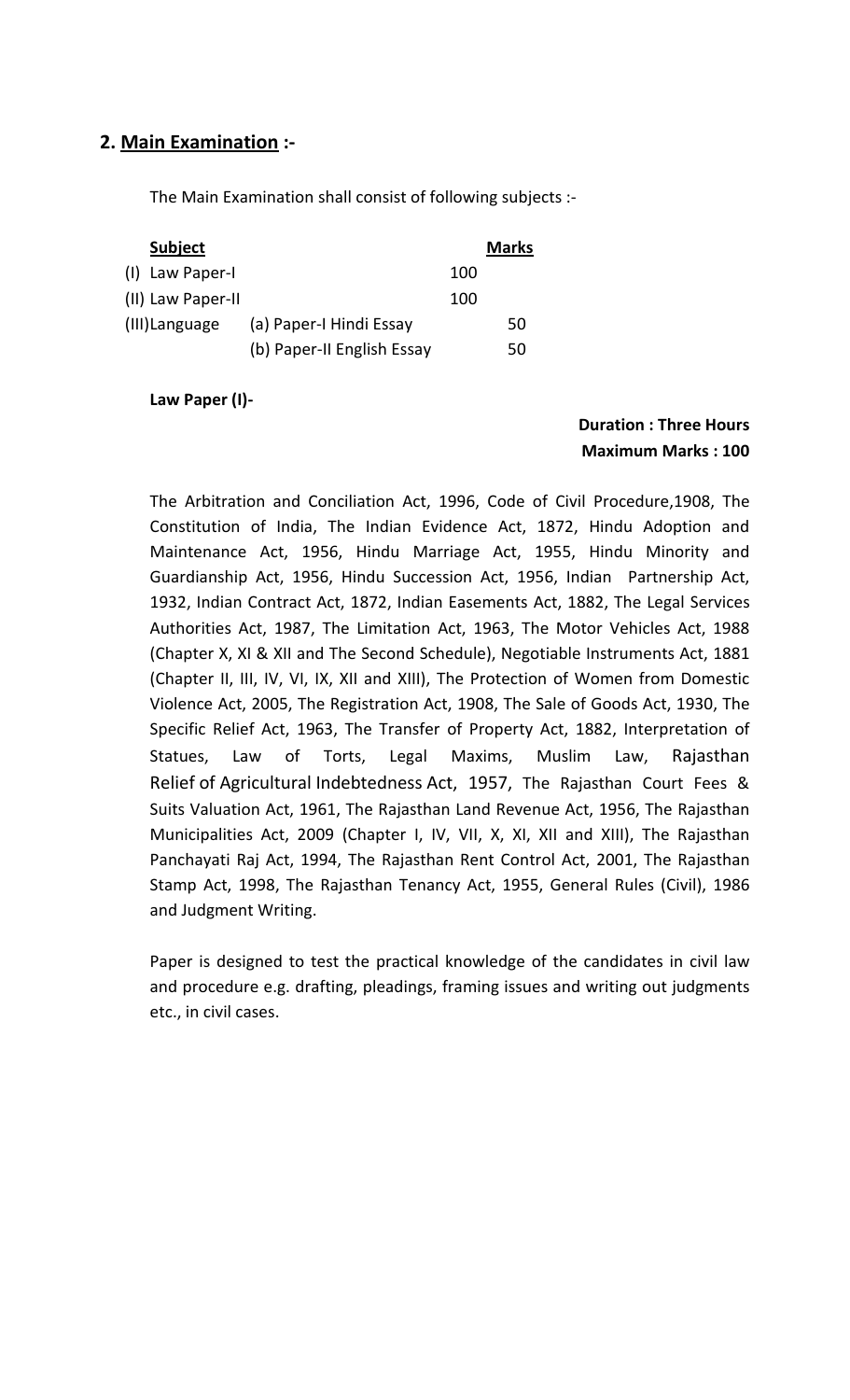Law Paper (II)-

### Duration : Three Hours Maximum Marks : 100

The Code of Criminal Procedure, 1973, The Electricity Act, 2003 (Chapter XIV), The Indian Evidence Act, 1872, The Indian Penal Code, 1860, The Information Technology Act, 2000, The Juvenile Justice (Care and Protection of Children) Act, 2000, The Narcotic Drugs and Psychotropic Substances Act, 1985, The Negotiable Instrument Act, 1881 (Chapter XVII), The Probation of Offenders Act, 1958, The Protection of Children from Sexual Offences Act, 2012, Protection of Women from Domestic Violence Act, 2005, The Scheduled Castes and the Scheduled Tribes (Prevention of Atrocities) Act, 1989, General Rules (Criminal), 1980 and Judgment Writing.

Paper is designed to test the practical knowledge of the candidates in criminal law and procedure e.g. framing charges and writing out the judgments etc. in criminal cases.

#### Language-

(a) Paper-I Hindi Essay

Duration : Two Hours Maximum Marks : 50

Essay Writing in Hindi Language.

#### (b) Paper-II English Essay

Duration : Two Hours Maximum Marks : 50

Essay Writing in English Language.

 The number of candidates to be admitted to the interview shall be, as far as practicable, three times the total number of vacancies category-wise:

Provided that to qualify for interview, a candidate shall have to secure a minimum of 35% marks in each of the law papers and 40% marks in aggregate in the main examination;

Provided further that a candidate belonging to Scheduled Caste or Scheduled Tribe category, shall be deemed to be eligible for interview, if he has obtained minimum of 30% marks in each of the law papers and 35% marks in the aggregate in the main examination.

\*\*\*